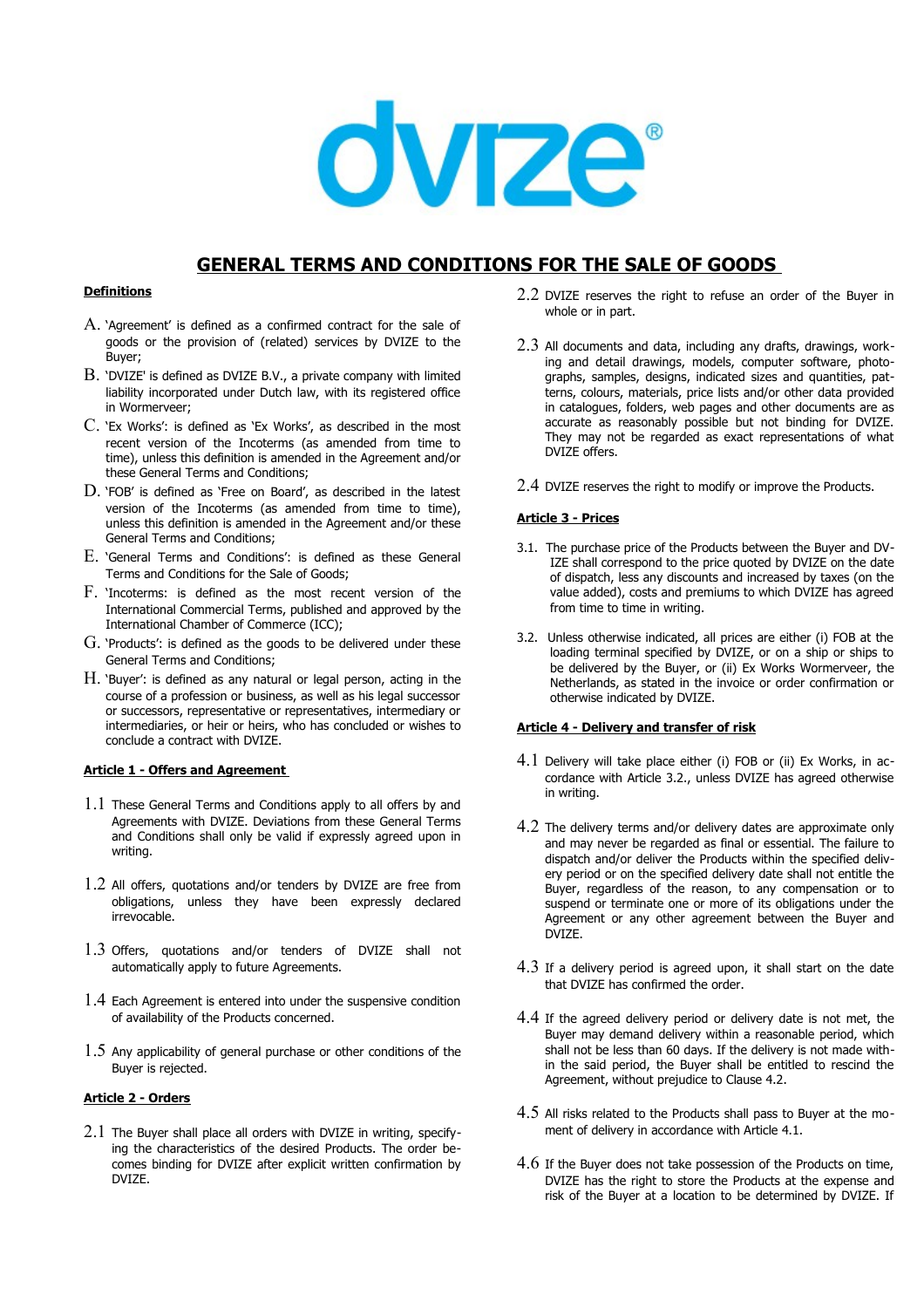this is the case, the time of delivery referred to in Article 4.4. shall be regarded as the originally planned delivery date under the Agreement. If the Buyer fails to take delivery of the Products for seven (7) days or more, DVIZE is entitled to terminate the Agreement without further notice and without prejudice to its right to claim damages.

# **Article 5 - Payment**

- 5.1 Unless otherwise agreed in writing, all payments relating to the Agreement shall be made in advance and not later than the last day of the agreed term of payment (due date) as indicated in the invoice or order confirmation or otherwise specified by DVIZE. Without prejudice to the previous sentence, if the Buyer fails to pay in accordance with this Article 5, DVIZE may require that the Buyer shall provide adequate security or a guarantee that DVIZE's invoices will be paid promptly on the due date.
- 5.2 The Buyer shall make all payments to DVIZE in the invoiced currency and to the bank account indicated by DVIZE.
- 5.3 All invoices shall be paid directly and exclusively to DVIZE, without the Buyer invoking any discount, deduction, or set-off, and without set-off of one or more of the Buyer's debts against one or more of DVIZE's debts to the Buyer, whether disputed or not.
- 5.4 As soon as the term of payment referred to in Article 5.1 above has been exceeded, the Buyer shall be in default by operation of law, without any further notice of default being required. From that moment, DVIZE shall also be entitled to claim payment of one (1) percent compound interest per month of the total invoice amount, on the understanding that part of a month shall be regarded as a full month, until DVIZE receives full payment of the outstanding amount.
- 5.5 In the event of non-payment in accordance with article 5.1, the Buyer shall also be obliged to pay DVIZE all statutory and related costs, as well as the costs of legal assistance, including costs that have not been ordered by a court of law and that have been or will be incurred by DVIZE in connection with the performance of the Agreement, unless DVIZE is found to be in the wrong by the court of law and is ordered to pay all costs. In addition to the provisions of this article 5, DVIZE shall be fully indemnified if the Buyer does not fully meet its payment obligations.
- 5.6 Each payment made by the Buyer shall be applied in the first instance to any interest or costs due and, after these have been paid in full, to the oldest unpaid invoice.

## **Article 6 - Retention of title**

- 6.1 Without prejudice to the transfer of risk pursuant to Article 4, DVIZE shall retain ownership of all Products delivered to the Buyer until all amounts due in connection with the Agreement have been paid in full, which amounts shall include all interest and costs to which DVIZE is entitled in connection with one or more failures by the Buyer to comply with the Agreement in a timely manner or in full.
- 6.2 During the period of retention of title, the Buyer shall not be entitled to pledge the Products or to encumber them with any right in favour of a third party. The Buyer is entitled to sell the Products within the framework of its normal business operations, but is obliged, when selling the Products, to agree with its customers on a retention of title substantially similar to that provided for in this Article 6, for a period no shorter than the period during which the Buyer has not fully met its payment obligations to DVIZE. This right to sell the Products still subject to the retention of title shall expire by operation of law if the

Purchaser's assets are seized, if he is granted a suspension of payments, if his bankruptcy is filed for or pronounced, or if the Purchaser reaches an arrangement with his creditors.

- 6.3 The Buyer shall take reasonable care of the Products for the duration of the retention of title.
- 6.4 If the Buyer fails to fulfil its payment and/or other obligations towards DVIZE under the Agreement, or if DVIZE has good reason to believe that the Buyer will not fulfil these obligations in connection with the Products already delivered but not paid for, or if third parties claim rights in connection with such unpaid Products, DVIZE shall have the right to repossess the Products and to repossess them, either temporarily or permanently. Without prejudice to the general nature of the foregoing, DVIZE shall have this right if the Purchaser's assets are seized, if he is granted a suspension of payments, if his bankruptcy is filed for or pronounced, or if the Purchaser reaches an arrangement with his creditors.
- $6.5$  If a third party claims a right in connection with the Products delivered by DVIZE to the Buyer but not yet paid, the Buyer is obliged to inform DVIZE thereof within twenty-four (24) hours after he becomes aware of it.
- 6.6 The costs of repossession, including transport and storage costs, shall be borne by the Buyer.
- 6.7 After DVIZE has regained possession of the Products, it has the right but not the obligation to sell the Products to a third party, on the understanding that the fair market value or, if lower, the sales proceeds of those Products (minus related sales costs) will be deducted from the amounts owed by the Buyer, without prejudice to DVIZE's right to full compensation for the damage caused by the Buyer's default.
- 6.8 For the exercise of DVIZE's rights under this Article 6, the Buyer grants DVIZE an irrevocable authorisation to enter the premises on which these goods are stored. The Buyer is obliged to provide all cooperation, under penalty of an immediately payable fine of EUR 5,000 per day.
- 6.9 The Buyer is obliged to adequately insure the Products against fire, explosions, water damage and theft for as long as the ownership is reserved by DVIZE, and to make the insurance policies available for inspection at DVIZE's first request.

#### **Article 7 - Suspension**

7.1 If the Buyer fails to fulfil one or more obligations under the Agreement immediately and fully or if DVIZE reasonably expects that the Buyer will fail to fulfil one or more obligations immediately and fully, DVIZE shall be entitled to suspend the (further) execution of the Agreement (and any other agreements with the Buyer) until the Buyer has fulfilled its obligations, without any liability for damages towards the Buyer or any guarantee, and without prejudice to DVIZE's right to repossess its property or to terminate the Agreement, and without prejudice to its unlimited right to claim full compensation.

## **Article 8 - Force majeure**

8.1 In the event of any form of force majeure DVIZE shall have the right, at its discretion, without the intervention of a court of law, to suspend the execution of the Agreement for a period of up to six (6) months or to rescind the Agreement in whole or in part, which suspension or rescission shall not oblige DVIZE to provide the Buyer with any compensation or other remuneration. After the period of six (6) months mentioned in the previ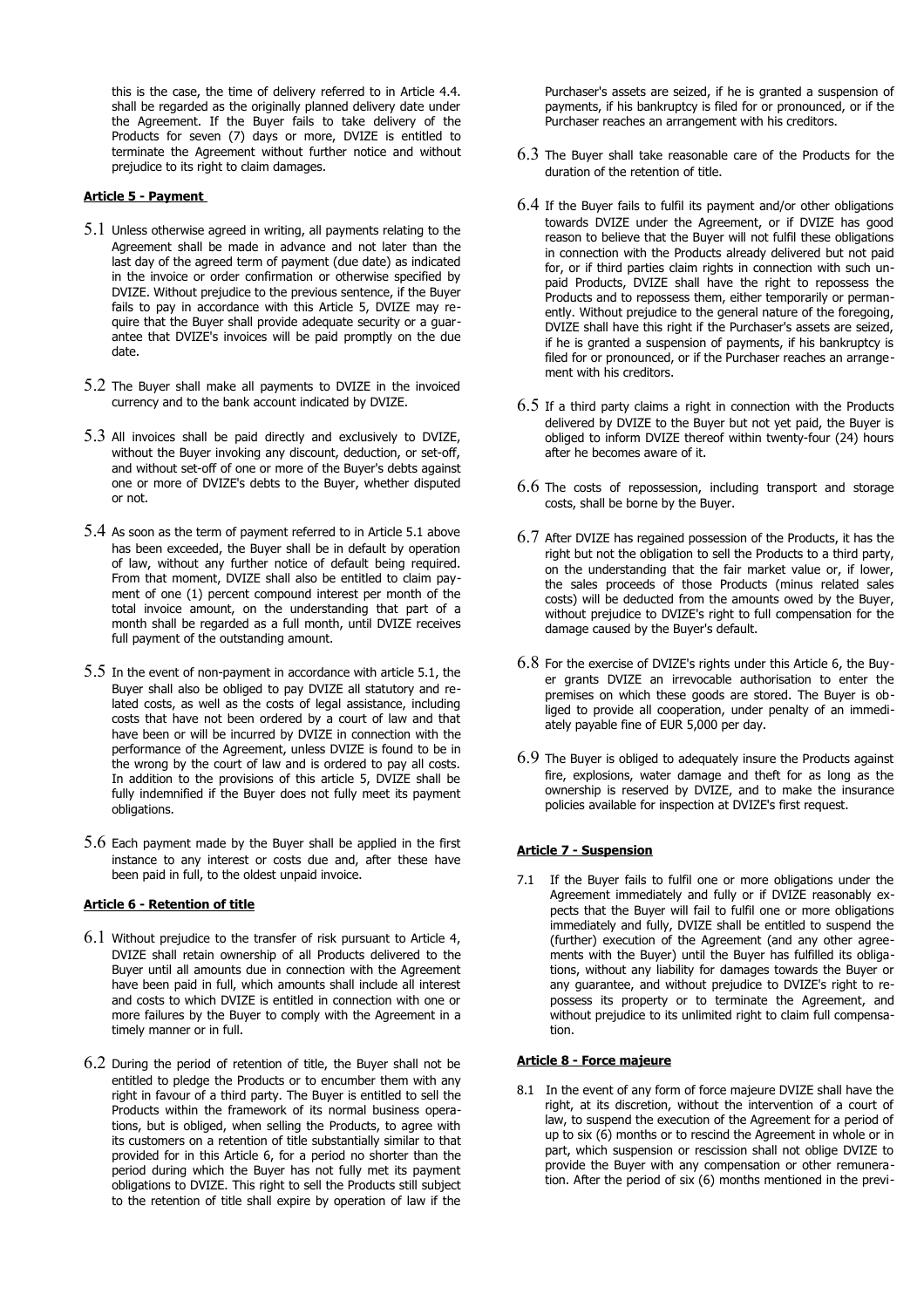ous sentence, DVIZE is obliged to choose either to execute the Agreement or to rescind the whole or part of the Agreement.

- 8.2. In the Agreement, the term 'force majeure' shall mean any cause beyond the reasonable control of DVIZE - even if that cause was foreseeable at the time the Agreement was concluded - which permanently or temporarily delays or prevents performance of the Agreement in whole or in part, including but not limited to natural disasters, war, civil commotion, strikes, labour disputes, lock-out of employees, above-average absenteeism due to illness, transport problems, government regulations, acts, restrictions or failure to act of any government authority (domestic or foreign), import or export restrictions, fire, breakdown of or accidents to machinery, shortage of materials on the market, and any other substantial disturbance in the business of DVIZE. Force majeure also includes any impediment to the fulfilment of this Agreement caused by the failure of third parties engaged by DVIZE to meet an obligation.
- 8.3 This Article 8 may not be interpreted as affecting any right that DVIZE may enjoy under Article 6:75 of the Dutch Civil Code.

## **Article 9 - Warranty**

- 9.1 DVIZE guarantees the products manufactured and/or delivered by it for a period of six (6) months from the date of delivery to Buyer against defects in the materials of the Products and/or workmanship, provided they occur during normal installation and normal use and maintenance, as described in the DVIZE manual accompanying the Products.
- 9.2 The Buyer has no claim to warranty or otherwise if:
- a Buyer is in default with regard to an obligation towards DVIZE;
- $b$  the alleged defect is not characterised as a defect in relation to the normal use of the Products;
- c the alleged defect relates to relatively minor deviations which are customary in the trade and/or technically unavoidable;
- d the Products have been handled negligently or not in accordance with the instructions given by DVIZE, or are used in conditions other than those for which they are designed;
- e the Products have been modified or adapted, other than by or on the instructions of DVIZE personnel, or repaired other than in accordance with DVIZE's instructions for carrying out repairs, except in an emergency situation where it is not possible to wait for DVIZE's assistance; or
- $f$  they are consumables and there is bodily injury caused by improper handling, or damage caused by spillage or exposure to a corrosive environment.
- 9.3 If a defect arises during the guarantee period referred to in Article 9.1, the Buyer shall notify DVIZE of its complaint and the nature of the defect as soon as possible, but no later than 30 working days after the defect could reasonably have been discovered. The Buyer's right to make a claim under the guarantee shall end immediately after this notification period has expired. In such a case, the Buyer shall provide DVIZE with all assistance free of charge in order to help DVIZE to remedy the defect within a reasonable period of time.
- 9.4 The warranty referred to in Article 9.1 is exclusive and all other warranties, whether express or implied, including but not limited to warranties of merchantability and fitness for purpose, are excluded.

#### **Article 10 - Liability**

10.1 DVIZE does not accept any liability for deviations of the Products other than those guaranteed in Article 9, nor does it accept liability for damage and/or loss arising from or caused by a failure to perform its obligations under the Agreement as a result of an unlawful act towards the Buyer, unless this is

caused by an intentional act or omission or gross negligence on the part of DVIZE. Nor does DVIZE accept liability for damage and/or loss that can be attributed to an act or omission of the Buyer, an employee of the Buyer or a third party acting on behalf of the Buyer.

- 10.2 DVIZE does not accept any liability for consequential damages, including damages or losses arising from late delivery and loss of profits, unless these are caused by an intentional act or omission or gross negligence on the part of DVIZE.
- $10.3$  DVIZE's liability shall at all times be limited to the purchase price of the damaged Products or, if covered by DVIZE's insurance, to the amount paid out for the case in question under DVIZE's relevant insurance policy.
- 10.4 DVIZE may impose on the Buyer the obligation to withdraw from the market the Products it has put on the market which are defective or in which defective products have been discovered within a reasonable period of time to be determined by DVIZE (recall). All costs and/or all resulting damage shall be borne by the Buyer, unless the defect is attributable to DVIZE in accordance with the Agreement.

# **Article 11 - Indemnification**

11. The Buyer shall indemnify DVIZE against all liabilities, claims, damages and expenses (including reasonable attorneys' fees and expenses) for which DVIZE is held liable, or which it may incur as a result of acts or omissions committed or caused by the Buyer, its employees or its customers in connection with the performance of the Contract by the Buyer.

#### **Article 12 - Expiry of deadline**

12. Unless otherwise expressly stated in the Agreement, Buyer's right to assert legal claims against DVIZE under the Agreement shall expire after the expiry of either one (1) year from the date of delivery of the Products or one (1) year from the date on which delivery of the Products should have taken place.